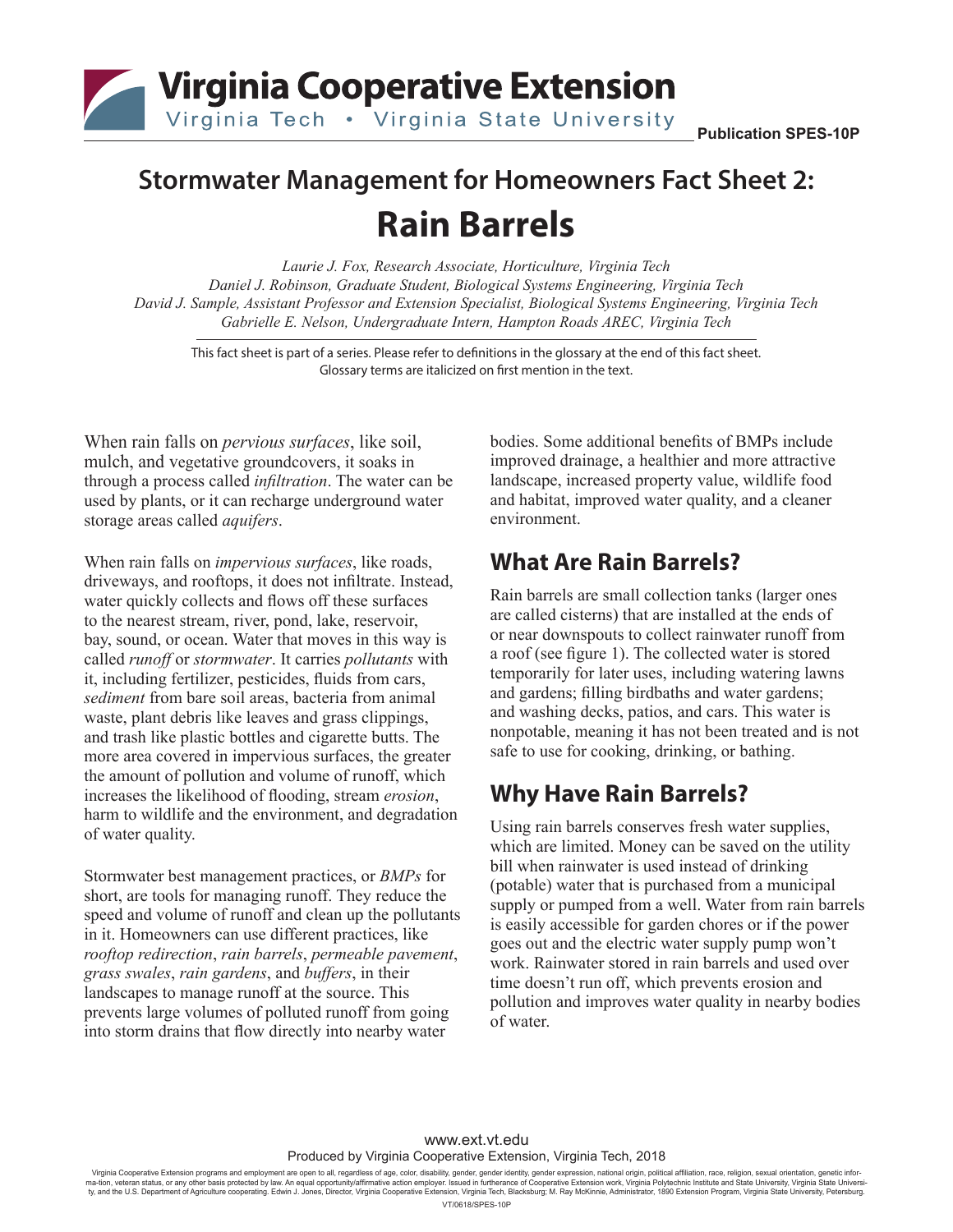## **How Do They Work? CONFILLER UP:** Overflow



Figure 1. Left, rain barrel connected directly to a downspout; right: rain barrel connected to a downspout with a diverter hose. Photos by L. Fox and Nina Page, Virginia Beach Master Gardner Water Steward.

A rain barrel has three main parts: the inflow, outflow, and overflow. The barrel can be placed under a downspout or within a few feet of one (see figure 2).

### **Inflow**

Rainwater flows into the top of the barrel directly from the downspout or through a downspout diverter hose (inflow). The advantages of a diverter hose are that the downspout does not have to be cut off, and the barrel can be moved slightly for easier access.

Be aware that some barrels have solid tops and some have screw-on tops. One type of top is not better than the other, but the type of top could affect the inflow and whether a screen is needed to keep out debris or for mosquito control.

### **Outflow**

The spigot (outflow) is where water comes out of the barrel to fill a bucket or watering can or where a hose can be attached. The spigot is usually inserted 8 to 12 inches from the bottom of the barrel so a bucket or other container can fit under it. The spigot can be placed lower on the barrel if the barrel is placed up on blocks or on a platform to give it enough height for containers to fit underneath.

The overflow is an opening near the top of the barrel that allows excess rainwater to exit the barrel when it is full. If a downspout diverter is used, an overflow hole may not be necessary. Most diverters close when the rain barrel is full, allowing runoff to bypass the barrel and continue to flow out the downspout. Overflow rainwater can go into another rain barrel, or it can be directed into another BMP, like a grass swale or rain garden, or into lawn or garden areas. An optional clean out drain can be installed near the bottom of the barrel.

Following are some things to consider:





Figure 2. Left to right, rain barrel with a downspout and solid top, rain barrel with a spigot and clean out drain. Photos by N. Page.

- How the water will be used will determine how much runoff should be collected and how many rain barrels are needed. The barrels should be placed at the downspouts closest to where the water will be used. The average rain barrel holds 45 to 60 gallons of water. Larger barrels or cisterns are available.
- In a 1-inch rain event, a 1,000-square-foot area of roof will generate 600 gallons of water. That's about 12 barrels, so always plan for how to handle overflow runoff.
- Be safe. One gallon of water weighs 8.34 pounds, so a full rain barrel can weigh over 375 pounds. Make sure the barrels are installed on level ground or on sturdy and level blocks or platforms. In some cases the barrels may need to be secured to the building with a strap to prevent them from tipping over.
- Long-term storage of rainwater is not recommended. The water should be used so the barrel is empty for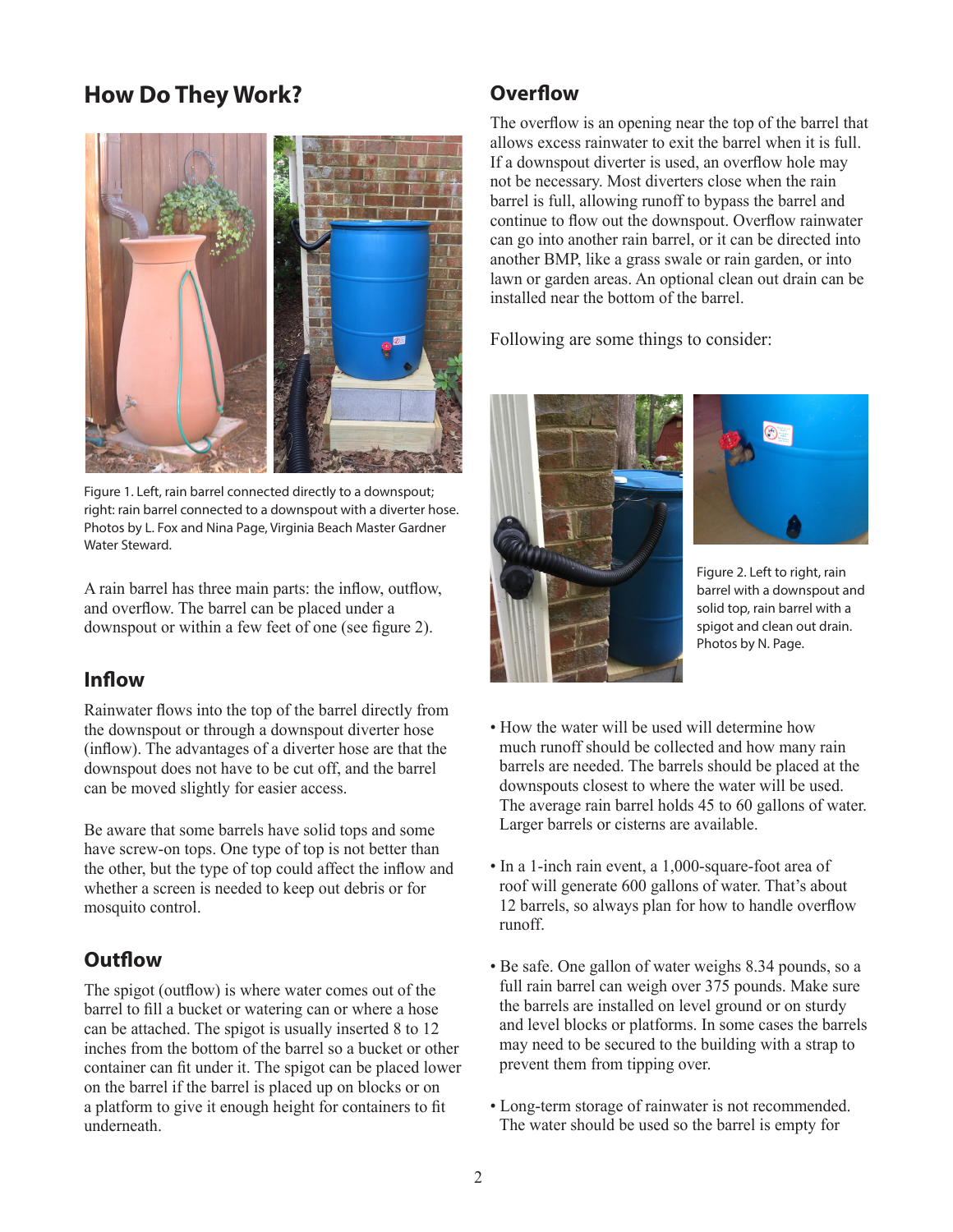the next storm. Also, water that stands for more than seven days can be a source for breeding mosquitos if precautions aren't taken.

• Rain barrels can be painted or decorated to blend into the landscape or to become landscape art. Because the barrels are often plastic, special painting tips and instructions can be found online.

### **Cost**

Rain barrels are inexpensive compared to some other stormwater management practices. Manufactured barrels range widely in price and style and can be purchased at local garden centers or ordered online. Do-it-yourself barrels can be made for less than \$100 (barrel and parts). If you want to make your own, there are often familyfriendly rain barrel workshops that provide the barrels, the tools and parts, and instructors to help you make it for a reasonable fee. These workshops are offered by environmental groups and by Virginia Cooperative Extension offices. Videos and step-by-step instructions for making rain barrels are available online.

Clean, heavy-duty, commercial food-grade barrels are recommended because they hold up well to the pressure and weight of water, but suitable barrels can be hard to find. Places to check for barrels include local Extension or Soil and Water Conservation District offices, local environmental groups, restaurants and food distributors (for example, barrels used for coffee, pickles, or olive oil). The various parts can be purchased from local hardware or home and garden stores either individually or in kits. Kits can also be purchased online. Make sure there are adequate parts for the number of rain barrels and that the parts match the type of system you are installing.

### **Maintenance**

Maintenance of rain barrels is easy and is performed on an as-needed basis. Homemade barrels should be a dark color to block sunlight and prevent algae growth inside the barrel.

- Use screens to prevent gutters from clogging or clean out gutters regularly so leaves and other debris don't restrict water flow.
- Check the gutters, downspout, barrel spigot, and outflow to make sure they are not clogged, especially in the fall when leaves are falling and in spring when pollen is heavy.
- Make sure all fittings and connections are secure. Check for leaks in any pipes and around the spigot and overflow.
- Make sure the spigot is turned off tightly after each use.
- If you live where winter temperatures regularly drop below freezing, drain the barrels and leave the spigots open so water doesn't freeze inside the barrel and crack or damage it.
- Rain barrels are not meant to be long-term storage. If the collected rainwater is not used within seven days, use small mesh screens like window screens to cover any open holes in the barrel (especially the top if it is open), or use products to control mosquito larvae to prevent mosquito breeding. The most common mosquito control products contain the active ingredient *Bacillus thuringiensis* (Bt), which kills mosquito larvae for 30 days and is harmless to people, plants, and wildlife.

### **Resources**

- Chesapeake Bay Program, "How-To's and Tips" www. chesapeakebay.net/action/howtotips
- Chesapeake Conservation Landscaping Council, "The Eight Essential Elements of Conservation Landscaping" – www.ChesapeakeLandscape.org
- Chesapeake Stormwater Network, "Homeowner BMP Guide" – http://chesapeakestormwater.net/2013/04/ homeowner-bmp-guide/
- Clean Virginia Waterways, "Rain Barrels & Harvesting Rain Water" – www.longwood.edu/cleanva/ RainBarrelDirections.html
- James River Association, "How to Build a Rain Barrel for Your Home" – https://jrava.org/wp-content/ uploads/2016/05/Rain-Barrels.pdf
- North Carolina Cooperative Extension, "Rainwater Harvesting: Guidance for Homeowners" – https:// content.ces.ncsu.edu/rainwater-harvesting-guidancefor-homeowners
- Virginia Cooperative Extension, "Best Management Practice" fact sheet series on urban stormwater management practices, 426-119 – 426-134, by D. Sample – http://pubs.ext.vt.edu/